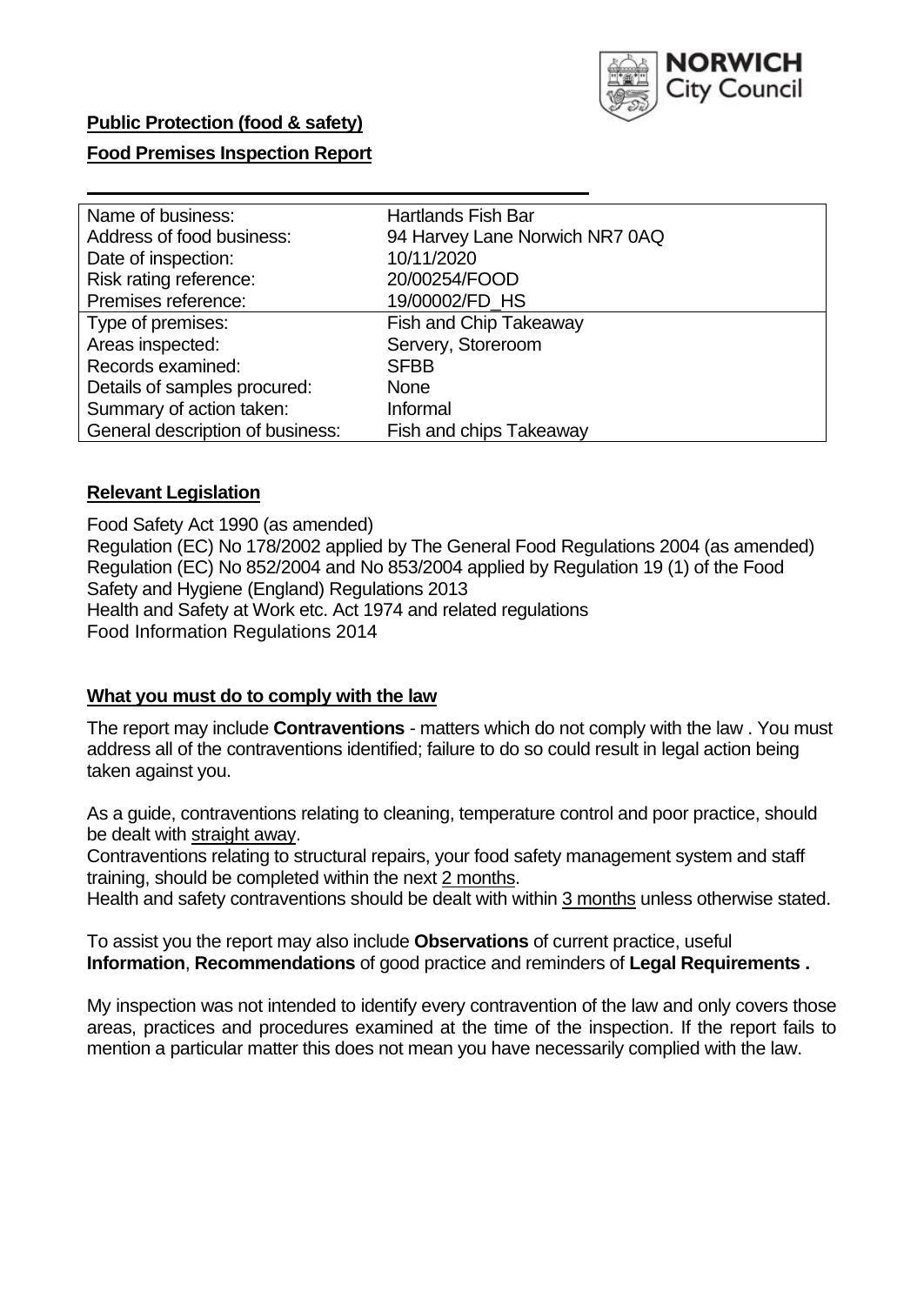# **FOOD SAFETY**

#### **How we calculate your Food Hygiene Rating:**

 The food safety section has been divided into the three areas which you are scored against for the hygiene rating: 1. food hygiene and safety procedures, 2. structural requirements and 3. confidence in management/control procedures. Each section begins with a summary of what was observed and the score you have been given. Details of how these scores combine to produce your overall food hygiene rating are shown in the table.

| <b>Compliance Area</b>                     |          |    |                | <b>You Score</b> |                |    |           |    |          |  |  |
|--------------------------------------------|----------|----|----------------|------------------|----------------|----|-----------|----|----------|--|--|
| Food Hygiene and Safety                    |          |    |                | $\overline{0}$   | 5              | 10 | 15        | 20 | 25       |  |  |
| <b>Structure and Cleaning</b>              |          |    | $\Omega$       | 5.               | 10             | 15 | 20        | 25 |          |  |  |
| Confidence in management & control systems |          |    | $\overline{0}$ | 5                | 10             | 15 | 20        | 30 |          |  |  |
|                                            |          |    |                |                  |                |    |           |    |          |  |  |
| <b>Your Total score</b>                    | $0 - 15$ | 20 | $25 - 30$      |                  | $35 - 40$      |    | $45 - 50$ |    | > 50     |  |  |
| <b>Your Worst score</b>                    | 5        | 10 | 10             |                  | 15             |    | 20        |    |          |  |  |
|                                            |          |    |                |                  |                |    |           |    |          |  |  |
| <b>Your Rating is</b>                      | 5        |    |                | 3                | $\overline{2}$ |    |           |    | $\Omega$ |  |  |

Your Food Hygiene Rating is 4 - a good standard



# **1. Food Hygiene and Safety**

 with legal requirements. You have safe food handling practices and procedures and all the Food hygiene standards are high. You demonstrated a very good standard of compliance necessary control measures to prevent cross-contamination are in place. Some minor contraventions require your attention. **(Score 5)** 

### Contamination risks

**Contravention** The following exposed ready-to-eat food and or its packaging to the risk of cross-contamination with foodborne bacteria from raw meat or unwashed fruits and vegetables:

 • raw foods i.e sausages were being stored next to ready-to-eat foods i.e margarine and pineapple slices in fridge numbered 1 margarine and pineapple slices in fridge numbered 1

 injurious to health or contaminated in such a way that it would be unreasonable to **Legal requirement** At all stages of production, processing and distribution, food must be protected from any contamination likely to render it unfit for human consumption, expect it to be consumed in that state.

 **Guidance** The FSA (visit <www.food.gov.uk> for more information) has issued guidance on controlling E.coli 0157 through: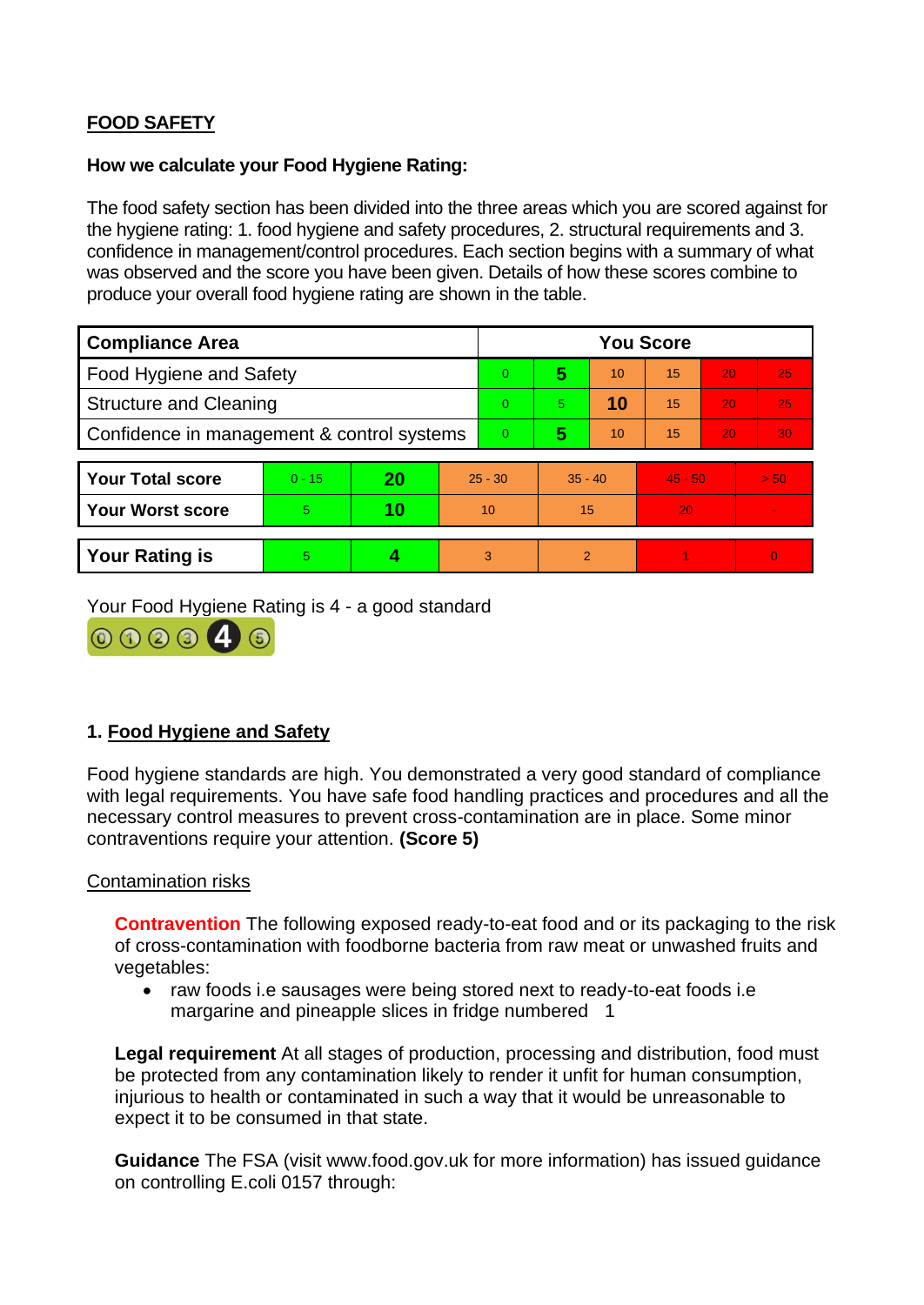\* the complete separation of raw and ready-to-eat food

\* the correct use of wash-hand basins and thorough handwashing

\* having dedicated equipment (including complex equipment) for raw and ready-to-eat foods

- \* through 2-stage cleaning and the correct use of sanitisers
- \* and by controlling the risks posed by soily vegetables.

## Hand-washing

**Contravention** The following indicated that hand-washing was not suitably managed:

- the wash hand basin was obstructed with a bucket of chips. Keep wash hand basins clear at all times
- you had run out of hand sanitiser

 **Guidance** Proper hand-washing is essential to prevent cross-contamination of E.coli 0157 and other harmful bacteria onto food and food contact surfaces. Handwashing should include the following steps:

\* wet hands before applying soap

- \* good hand rubbing technique
- \* rinsing of hands
- \* hygienic drying

## Personal Hygiene

 made difficult for food handlers to maintain sufficiently high standards of personal **Contravention** The following are examples of poor personal hygiene or where it was cleanliness:

• best hand-washing practices were not observed

### Temperature Control

 **Contravention** The following evidence indicated there was a risk of bacteria growing on food:

• hot foods, for service, i.e curry sauce and mushy peas were kept below 63°C

 or on display for sale for a single period of less than 2 hours; at the end of the 2 hour **Legal Requirement** Food which has been cooked or reheated and is intended to be kept hot until it is sold, must either be held at or above 63°C or it can be kept for service period the food should be cooled as quickly as possible and kept at or below 8°C or discarded.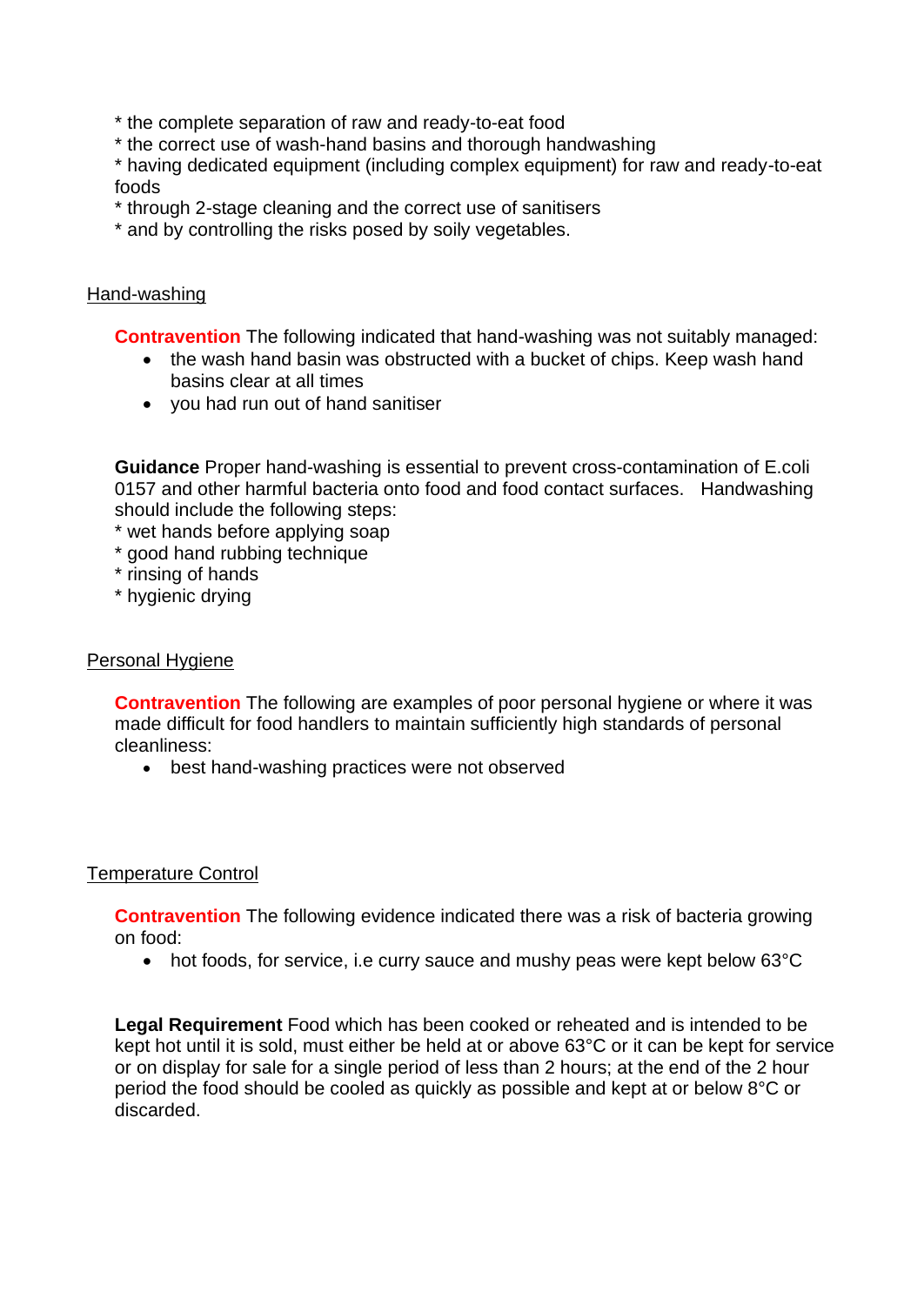**Observation** I was pleased to see you were able to limit bacterial growth and/or survival by applying appropriate temperature controls at points critical to food safety and that you were monitoring temperatures.

# **2. Structure and Cleaning**

The structure facilities and standard of cleaning and maintenance are of a generally satisfactory standard but there are some repairs and/or improvements which are required in order for you to comply with the law. Pest control and waste disposal provisions are adequate. The contraventions require your attention; although not critical to food safety they may become so if not addressed. **(Score 10)** 

### Cleaning of Structure

**Contravention** The following items were dirty and require more frequent and thorough cleaning:

- flooring behind and under equipment
- flooring behind flour containers
- mastick to sinks

### Cleaning of Equipment and Food Contact Surfaces

 **Observation** You had dedicated equipment for the preparation of raw and ready-to-eat foods.

### Cleaning Chemicals / Materials / Equipment and Methods

**Contravention** The following evidence demonstrated your cleaning materials, equipment and methods were not sufficient to control the spread of harmful bacteria between surfaces:

• the sanitisers are not to BS EU 1276:1997 13697:2001 Standards

 **Information** You must ensure that the sanitisers you use are effective against bacteria. Ensure hat they meet the following standards BS EN 1276:1997 and 13697:2001.

#### **Maintenance**

**Contravention** The following had not been suitably maintained and must be repaired or replaced:

- cracked tiles to flooring
- cutting board used for fish was badly scoured and needs replacing
- wall in potato preparation room was in a bad state of repair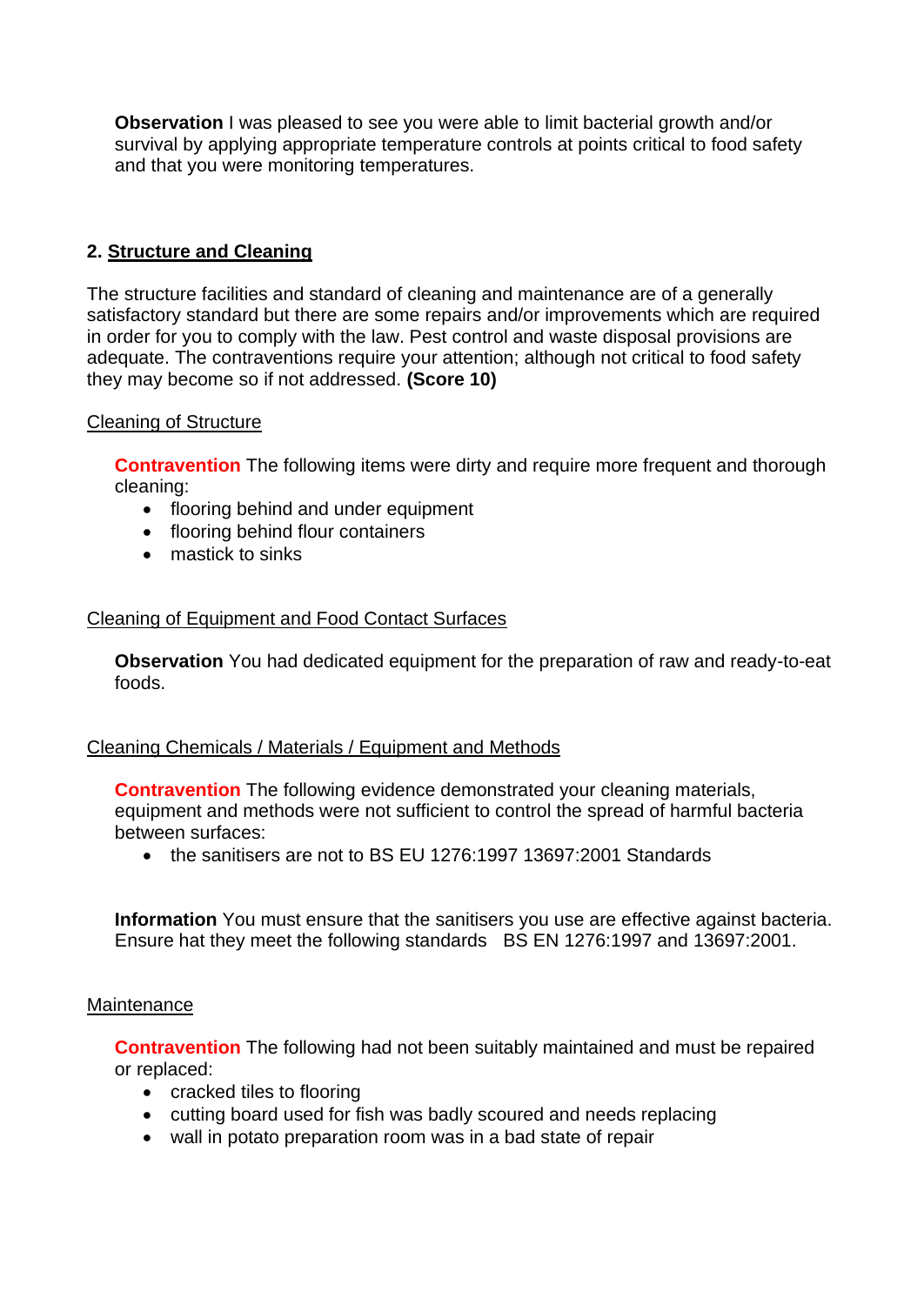# Facilities and Structural provision

**Observation** I was pleased to see the premises had adequate facilities

# Pest Control

**Contravention** Pest proofing is inadequate particularly in the following areas:

- drain cover is missing to open drain in the rear yard
- door to potato preparation room needs pest proofing. Purchase pest proofing rodent mesh

# **3. Confidence in Management**

A food safety management system is in place and you demonstrate a very good standard of compliance with the law. You have a good track record. There are some minor contraventions which require your attention. **(Score 5)** 

### Type of Food Safety Management System Required

**Observation** Your SFBB/food safety management system was in place and working well. I was confident you had effective control over hazards to food.

### Food Hazard Identification and Control

 **Contravention** The control methods you have put in place at the following critical control points are not sufficient:

• cross-contamination

### Proving Your Arrangements are Working Well

**Contravention** The Management sections in your Safer food Better Business (SFBB) pack are intended to demonstrate you are in day-to-day control of the hazards to food. The following Management sections were either missing, incomplete or not up-to-date:

- daily diary
- additional checks
- four-weekly reviews
- cleaning schedule
- suppliers list
- contacts list
- staff SFBB training records
- prove-it records
- opening and closing checks